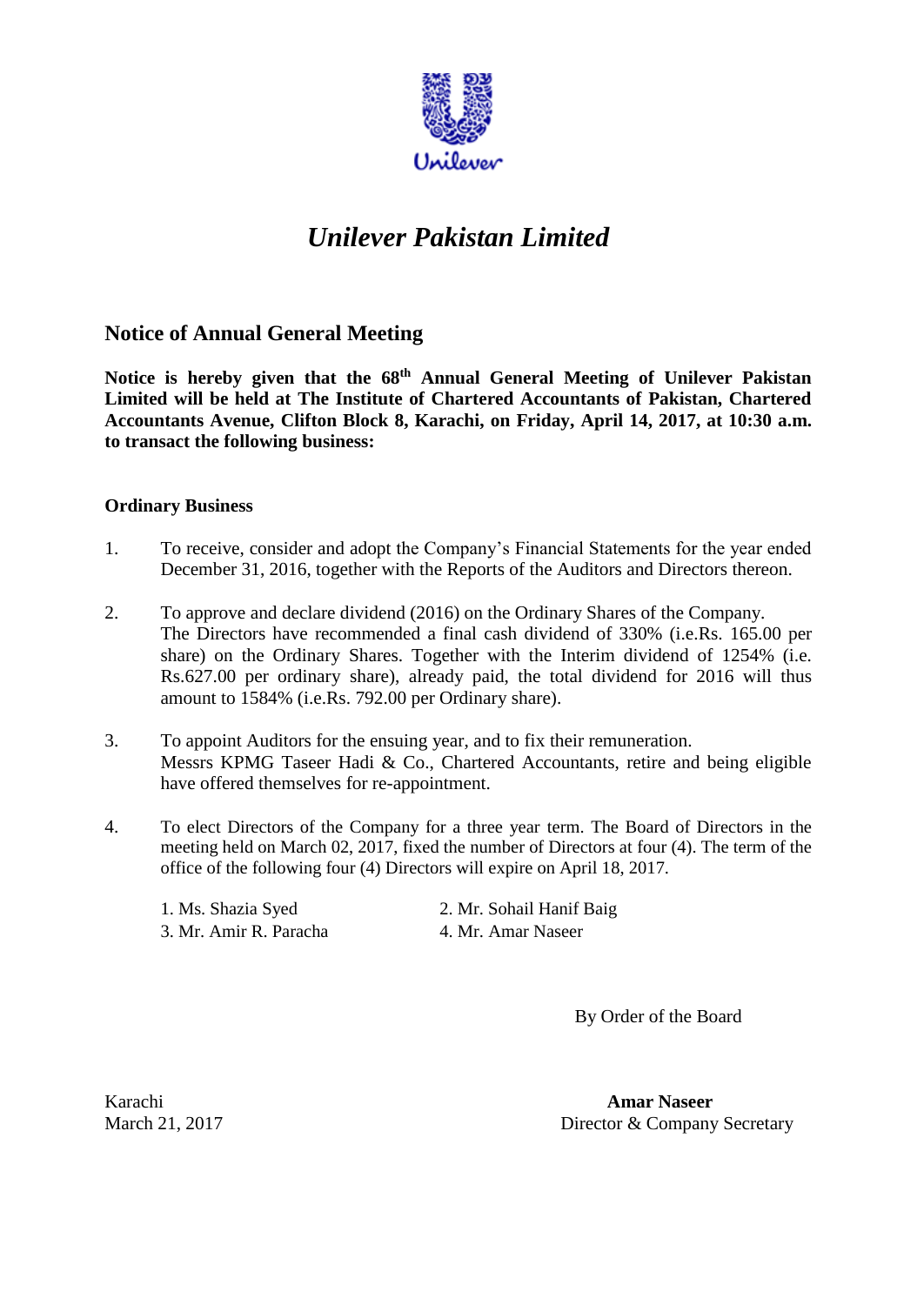#### **Notes:**

- 1. Share Transfer Books will be closed from April 08, 2017 to April 14, 2017 (both days inclusive) when no transfer of shares will be accepted for registration. Transfers in good order, received at the office of Company's Share Registrar M/s THK !ssociates the business on April 07, 2017 will be treated in time for the purpose of payment of Final Dividend to the transferees. (Private) Limited, 1st Floor, 40-C, Block-6,P.E.C.H.S, KARACHI-75400 by the close of
- 2. All Members/Shareholders (whether holding Preference or Ordinary Shares) are entitled to attend and vote at the meeting. A Member may appoint a proxy who need not be a Member of the Company.

### 3. **For Appointing Proxies:**

- i) The proxy form shall be witnessed by two persons whose names, addresses and CNIC numbers shall be mentioned on the form. Attested copies of valid CNIC or the passport of the beneficial owners and the proxy shall be furnished with the proxy form.
- represent and vote on behalf of the corporate entity, shall be submitted along with ii) In case of corporate entity, the Board of Directors' resolution / power of attorney with specimen signature and attested copy of valid CNIC of the person nominated to proxy form to the Company
- iii) Duly completed instrument of proxy, and the other authority under which it is signed, or a notarially certified copy thereof, must be lodged with the Company Secretary at the Company's Registered Office (Avari Plaza, Fatima Jinnah Road, Karachi-75530) at least 48 hours before the time of the Meeting.

#### 4. **For Attending the Meeting:**

 the time of attending the Meeting. The Individuals (Member/Proxy), shall authenticate his / her identity by showing his her original valid Computerized National Identity Card (CNIC) or original passport at

#### 5. **Election of Directors:**

The number of Directors to be elected at the Annual General Meeting has been fixed by the Board of Directors, same as previous, at Four (4) at its meeting held on March 02, 2017.

Any person (including a retiring director) who seeks to contest election for directorship of the Company shall file with the Company at its registered office:

 i) A Notice of his/her intention to offer himself for election 14 days before the date of the above said Annual General Meeting, in terms of Section 178(3) of the Companies Ordinance 1984;

ii) Form 28 (consent to Act as Director) prescribed under the Companies Ordinance 1984;

iii) Detailed profile along with office address;

 iv) Declaration in respect of the eligibility criteria as set out in the Companies Ordinance 1984 to act as director of the Company; and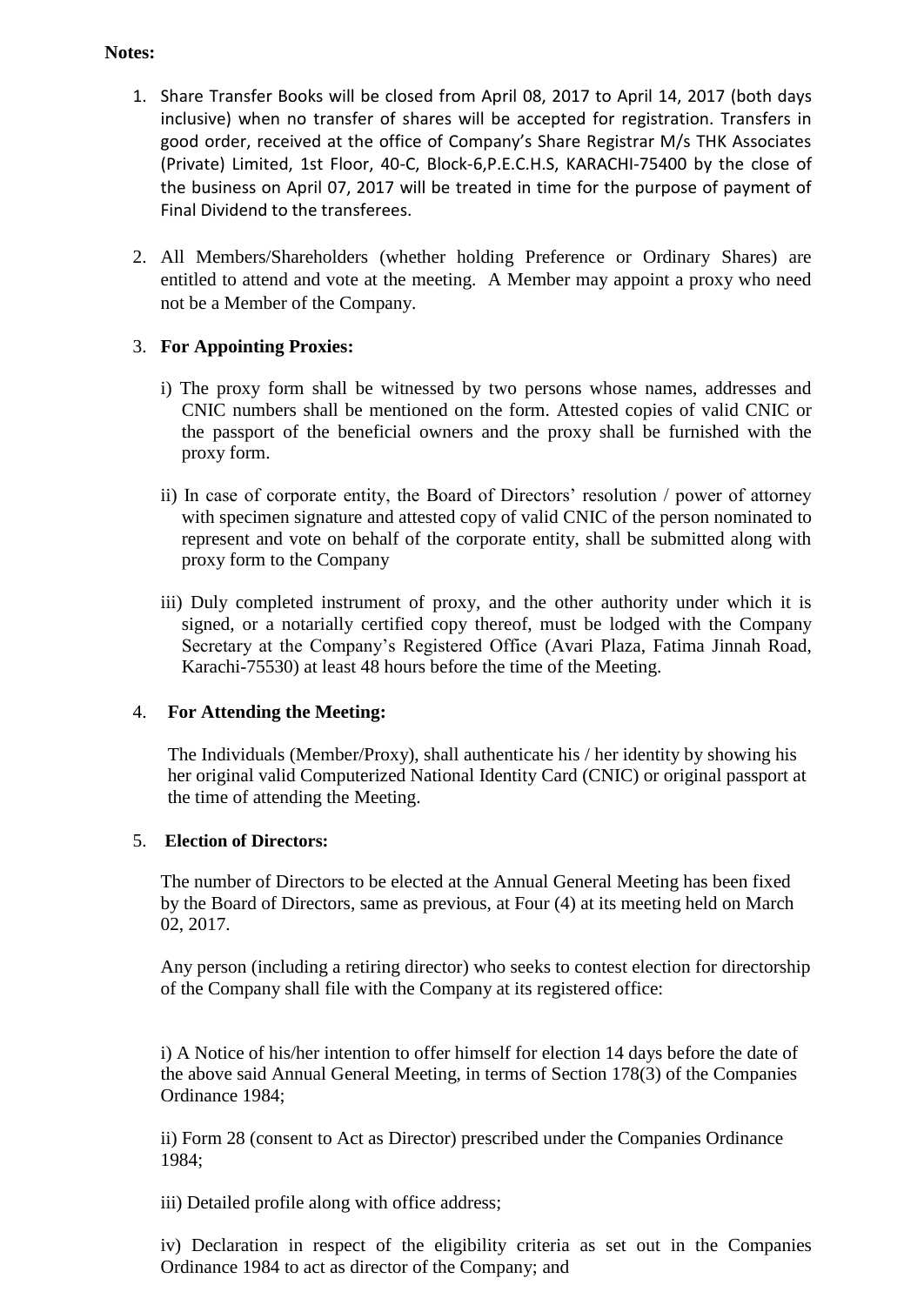iv) Attested copy of valid CNIC and NTN

- 6. The Individual Members who have not yet submitted photocopy of their valid Computerized National Identity Card (CNIC) to the Company / Share Registrar, are KARACHI-75400 . The Corporate Entities are requested to provide their National Tax Number (NTN). Please give Folio Number with the copy of CNIC / NTN details. Further, mentioning of CNIC number in the Annual Return "Form A" is also an the Companies Ordinance 1984. once again reminded to send the same at the earliest directly to Company's Share Registrar, M/s THK Associates (Private) Limited, 1st Floor, 40-C, Block-6,P.E.C.H.S, obligatory requirement, which is required to be filed with SECP under Section 156 of
- the Companies Ordinance 1984.<br>
7. (i) The Government of Pakistan through Finance Act, 2014 has made certain amendments in Section 150 of the Income Tax Ordinance 2001 whereby different rates are prescribed for deduction of withholding tax on the amount of dividend paid by the Companies. Now these rates as per the Finance Act 2016 are as under:

| (a) For Filers of Income Tax Return     | 12.5% |
|-----------------------------------------|-------|
| (b) For Non-Filers of Income Tax Return | 20.0% |

 To enable the Company to make tax deduction on the amount of cash dividend @ 12.5% instead of 20.0% all the shareholders whose names are not entered into the they are filers, are advised to make sure that their names are entered into ATL before the start of book closure date for entitlement to payment of Dividend i.e. April 08, 2017, otherwise tax on their cash dividend will be deducted @ 20.0% instead of Active Tax-payers List (ATL) provided on the website of FBR, despite the fact that 12.5%.

 (ii) For any query/problem/information, the investor may contact the Share Registrar: Mr. Tauqir Ahmed Abidi, Assistant Manager, telephone number: 111-000-322 (123), 111-000-322 e-mail address: tauqir@thk.com.pk or Mr. Masood Ahmed, Manager, telephone number: 111-000-322 (124) or +92-21-34168270 e-mail address: masood ahmed@thk.com.pk; and /or the Company: Ms. Wajiha Khan, telephone number: +92- 21-35660062 e-mail address: [wajiha.khan@unilever.com.](mailto:wajiha.khan@unilever.com) .

 (iii) The corporate shareholders should send a copy of their NTN certificate to the Company or its Share Registrar M/s THK Associates (Private) Limited if it has not yet been provided. The Shareholders while sending NTN or NTN certificates, as the case may be, must quote Company name and their respective folio numbers.

 According to clarification received from Federal Board of Revenue (FBR), withholding tax will be determined separately on 'Filer/Non-Filer' status of Principal Shareholder as well as Joint Holder(s) based on their shareholding proportions, in case Shareholder and Joint-Holder(s) in respect of shares held by them, to Company's Share KARACHI-75400, in writing, otherwise it will be assumed that the shares are equally held by Principal Shareholder and Joint –Holder(s). of joint holding / joint account. In this regard, all shareholders who hold shares with joint shareholders, are requested to provide shareholding proportions of Principal Registrar, M/s THK Associates (Private) Limited, 1st Floor, 40-C, Block-6,P.E.C.H.S,